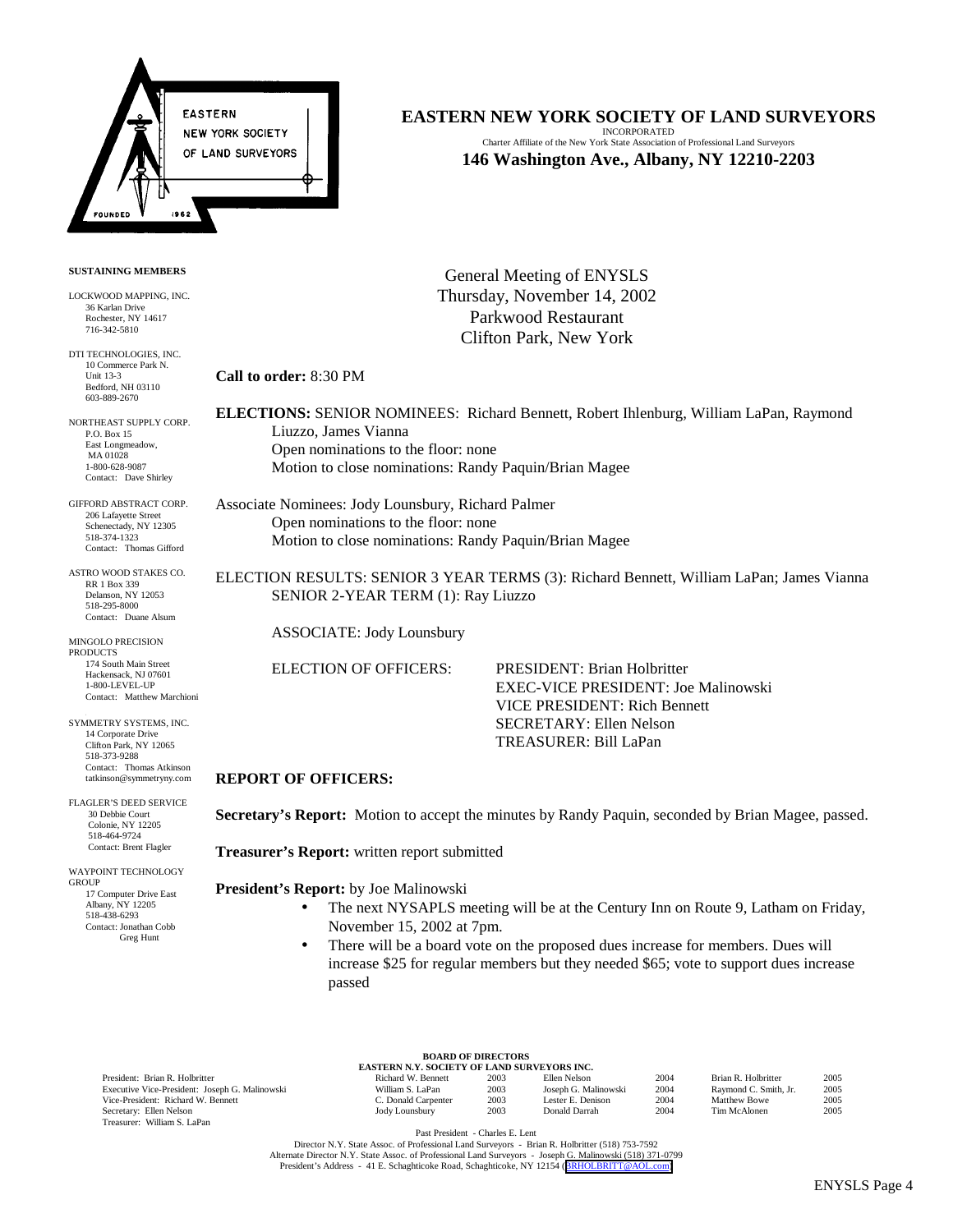

#### **SUSTAINING MEMBERS**

LOCKWOOD MAPPING, INC. 36 Karlan Drive Rochester, NY 14617 716-342-5810

DTI TECHNOLOGIES, INC. 10 Commerce Park N. Unit 13-3 Bedford, NH 03110 603-889-2670

NORTHEAST SUPPLY CORP. P.O. Box 15 East Longmeadow, MA 01028 1-800-628-9087 Contact: Dave Shirley

GIFFORD ABSTRACT CORP. 206 Lafayette Street Schenectady, NY 12305 518-374-1323 Contact: Thomas Gifford

ASTRO WOOD STAKES CO. RR 1 Box 339 Delanson, NY 12053 518-295-8000 Contact: Duane Alsum

MINGOLO PRECISION PRODUCTS 174 South Main Street Hackensack, NJ 07601 1-800-LEVEL-UP Contact: Matthew Marchion

3 SYMMETRY SYSTEMS, INC. 14 Corporate Drive Clifton Park, NY 12065 518-373-9288 Contact: Thomas Atkinson tatkinson@symmetryny.com

FLAGLER'S DEED SERVICE 30 Debbie Court Colonie, NY 12205 518-464-9724 Contact: Brent Flagler

WAYPOINT TECHNOLOGY GROUP 17 Computer Drive East Albany, NY 12205 518-438-6293 Contact: Jonathan Cobb Greg Hunt

# **EASTERN NEW YORK SOCIETY OF LAND SURVEYORS**

INCORPORATED Charter Affiliate of the New York State Association of Professional Land Surveyors **146 Washington Ave., Albany, NY 12210-2203**

#### **Executive Vice President's Report:** none

**Vice President's Report:** No report

## **COMMITTEE REPORTS:**

**Legislative**: Ellen Nelson

- Next meeting December13 with new counsel; all day session on Model Law
	- New legislative firm: Wilson, Elser, Moskowitz, Edelman & Dicker of Albany Counsel: Lisa Marrello, Mary Ann McClean and Alex Bekke Proposed legislation for 2003:
		- N-exemption
		- Trespass legislation
		- Amendments to section 7209 alteration of surveys
		- continuing discussions on continuing education regulations

## **Conference Committee**: Ellen Nelson

- Next meeting of NYSAPLS Ad-Hoc Conference Committee will be December 3 at Erdman Anthony at 10:00AM
- Meeting will be Wednesday November20 at Erdman Anthony at 5:30 PM to choose education and social themes for the 2005 conference and review the tentative schedule for our input

## **Scholastic Development Committee**: Ellen Nelson

• Scholarship interviews for Paul Smith's will be held at the beginning of December – applications should be submitted by next Friday

#### **Continuing Education**: Chair: Chuck Lent/Jody Lounsbury

- Expect profit of \$1800±
- Planning on seminar every fall

#### **Ethics & Business Practices:** Rich Bennett no activity

- Anyone who has an issue with business practices within Eastern can contact Rich or Don Darrah
- All discussions will be confidential

## **Website**: Kurt Heiss/Ellen Nelson

Web site was down 1-1/2 weeks while our carrier made some connection changes; Up and running now

| <b>BOARD OF DIRECTORS</b><br><b>EASTERN N.Y. SOCIETY OF LAND SURVEYORS INC.</b> |                     |      |                      |      |                       |      |
|---------------------------------------------------------------------------------|---------------------|------|----------------------|------|-----------------------|------|
| President: Brian R. Holbritter                                                  | Richard W. Bennett  | 2003 | Ellen Nelson         | 2004 | Brian R. Holbritter   | 2005 |
| Executive Vice-President: Joseph G. Malinowski                                  | William S. LaPan    | 2003 | Joseph G. Malinowski | 2004 | Raymond C. Smith, Jr. | 2005 |
| Vice-President: Richard W. Bennett                                              | C. Donald Carpenter | 2003 | Lester E. Denison    | 2004 | <b>Matthew Bowe</b>   | 2005 |
| Secretary: Ellen Nelson                                                         | Jody Lounsbury      | 2003 | Donald Darrah        | 2004 | Tim McAlonen          | 2005 |
| Treasurer: William S. LaPan                                                     |                     |      |                      |      |                       |      |

Past President - Charles E. Lent

Director N.Y. State Assoc. of Professional Land Surveyors - Brian R. Holbritter (518) 753-7592 Alternate Director N.Y. State Assoc. of Professional Land Surveyors - Joseph G. Malinowski (518) 371-0799<br>President's Address - 41 E. Schaghticoke Road, Schaghticoke, NY 12154 ([BRHOLBRITT@AOL.com\)](mailto:BRHOLBRITT@AOL.com)